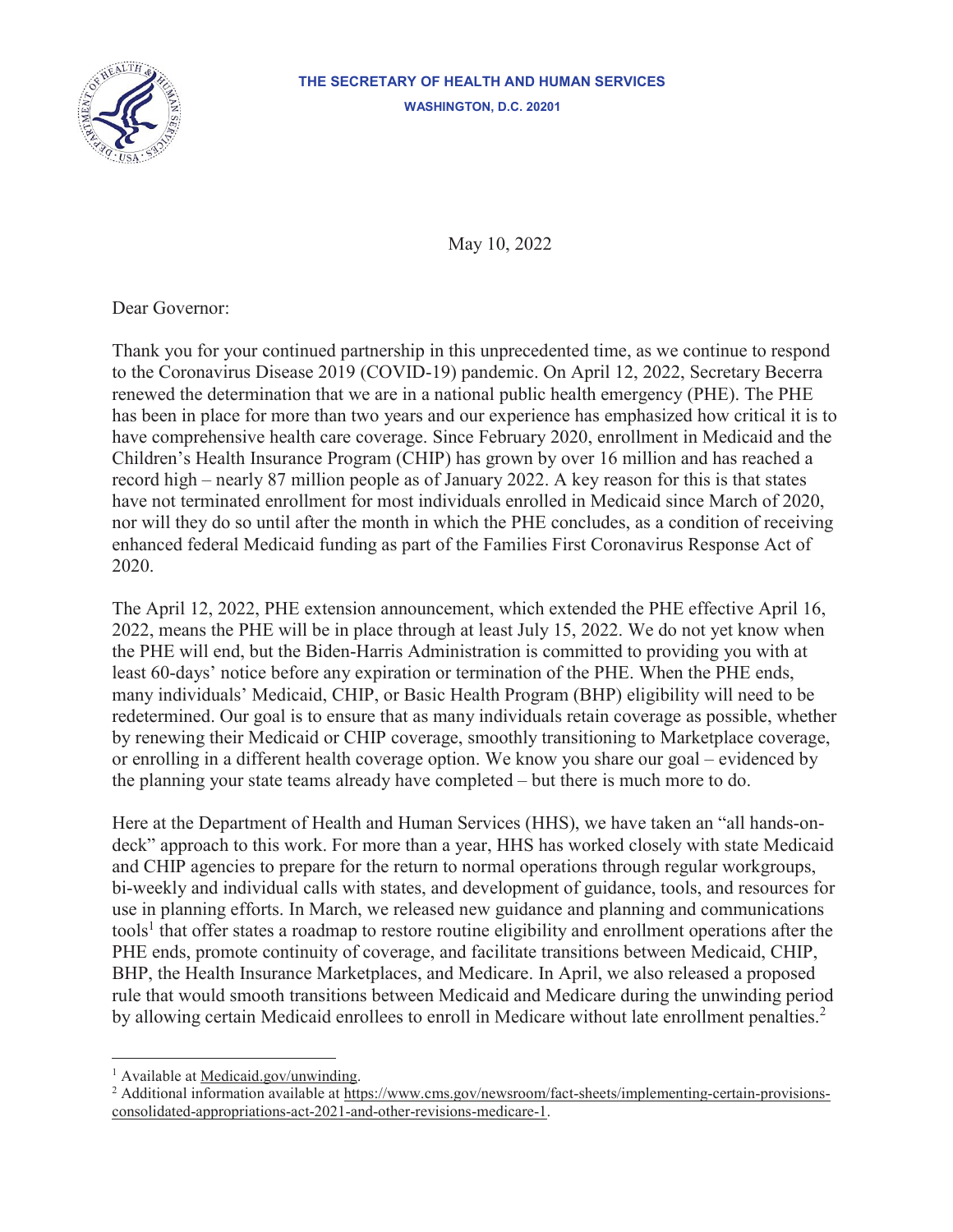The Centers for Medicare & Medicaid Services' (CMS) guidance announces a 12-month unwinding period, during which time states must initiate all redeterminations and other outstanding eligibility actions. We strongly encourage your state to use the entire 12-month unwinding period to put in place processes that will prevent terminations of coverage for individuals still eligible for Medicaid as your state works through its pending eligibility actions. As explained more fully in the guidance issued on March 3, 2022, taking the full 12 months to initiate all renewals is the best way to gather updated information from people enrolled in Medicaid, facilitate seamless coverage transitions for individuals who are eligible for other coverage programs, and establish a sustainable renewal schedule for your state in future years. In your planning efforts, we hope you also examine your unique state processes and determine which strategies are needed to maintain continuity of coverage and create administrative efficiencies to support your workforce as they process all eligibility work throughout the 12 month unwinding period. This includes considering strategies to streamline enrollment, establishing procedures to update contact information, engaging stakeholders in planning efforts, updating systems, and training eligibility and enrollment staff. We urge you to commit the needed resources to this effort by enhancing and supplementing staffing and outreach resources in your state.

Finally, state Medicaid agencies adopted nearly 1,000 different flexibilities to support providers and ensure continued access to care during the COVID-19 PHE, including suspending beneficiary premiums and cost-sharing, temporarily increasing provider payment rates, and modifying provider enrollment requirements. Many of these flexibilities will expire at the end of the PHE. In your planning efforts, please review these flexibilities and identify those you wish to maintain. Our CMS team is available to assist your staff as you assess the flexibilities your state adopted and determine which ones can be extended.

We have made this work a top priority, and we encourage you to do the same. Please do not hesitate to reach out to the HHS Office of Intergovernmental and External Affairs at (202) 690- 6060 with questions or for further assistance.

Sincerely,

Secretary CMS Administrator

Chiquita Brooks-LaSure Chiquita Brooks LaS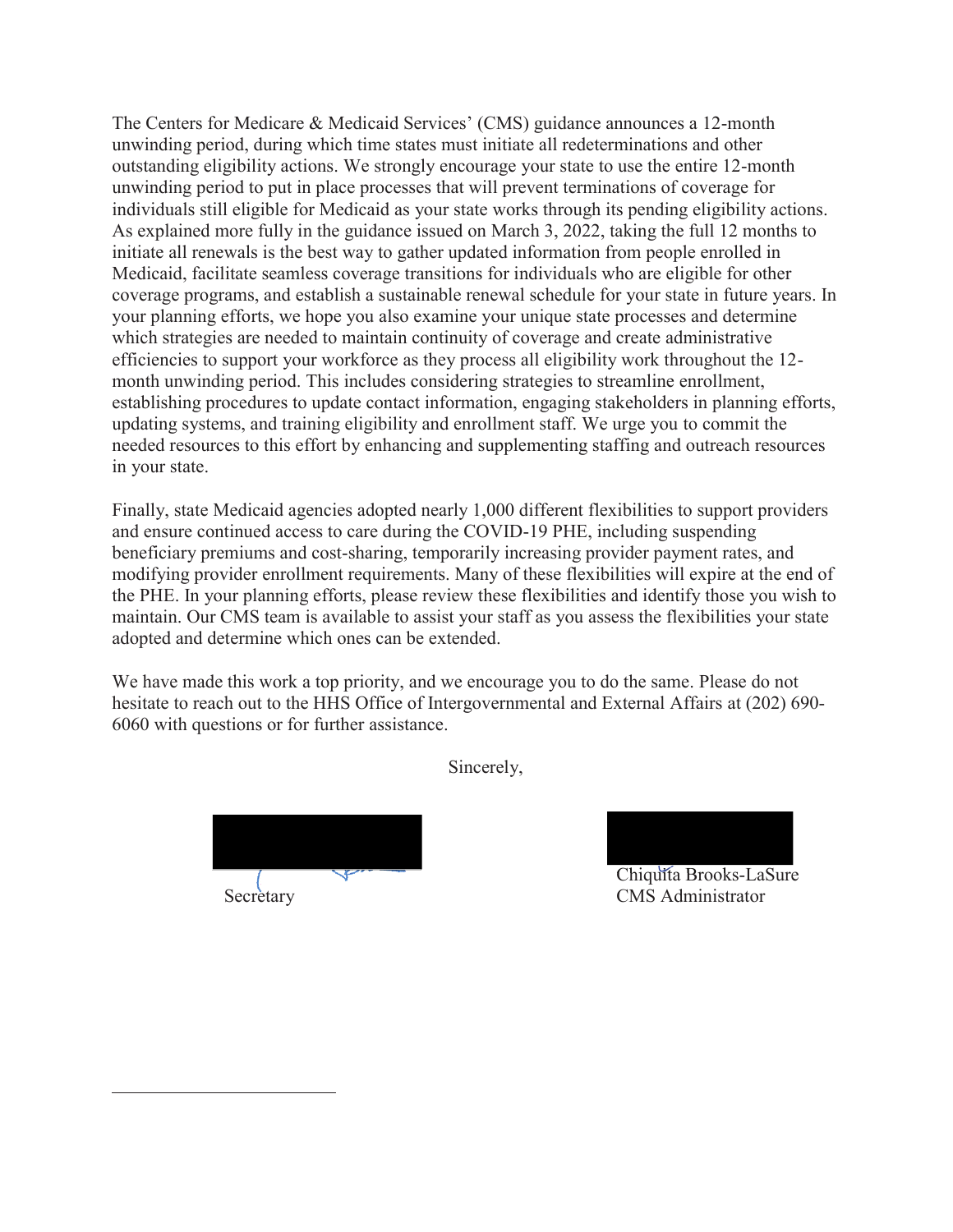#### **Select Tools and Resources to Support States in Planning for Unwinding and Returning to Regular Operations after the COVID-19 PHE**

CMS has created a wide variety of tools to support states as you prepare to resume normal eligibility operations, while ensuring eligible individuals retain coverage and individuals eligible for other sources of coverage successfully transition. Key tools are summarized below and also on a new unwinding-focused page for states available at Medicaid.gov/unwinding. Our team stands ready and willing to provide technical assistance to states as you review the tools and develop your individual state unwinding plans.

# **Guidance Related to Returning to Routine Operations after the PHE Ends**

• State Health Official Letter (SHO) #22-001, ("March 2022 SHO"): Provides additional guidance describing how states may distribute eligibility and enrollment work when restoring routine operations, mitigate churn, and smooth transitions between coverage programs, including the FFM or an SBM.

https://www.medicaid.gov/federal-policy-guidance/downloads/sho22001.pdf

• State Health Official Letter (SHO) #21-002, ("August 2021 SHO"): Updates guidance in the December 2020 SHO to provide states 12 months after the PHE ends to complete pending eligibility and enrollment work and ensures states renew eligibility for all beneficiaries prior to taking any adverse action.

https://www.medicaid.gov/federal-policy-guidance/downloads/sho-21-002.pdf

x **State Health Official Letter (SHO) #20-004,** ("December 2020 SHO"): Provides guidance on ending temporary authorities when the PHE ends, making temporary changes permanent, procedures for ending policies authorized under the FFCRA. https://www.medicaid.gov/federal-policy-guidance/downloads/sho20004.pdf

# **Planning Tools and Templates**

- x **Medicaid and CHIP COVID-19 Health Emergency Eligibility and Enrollment Pending Actions Resolution Planning Tool:** Provides a planning template highlighting areas of work states may need to address in their planning efforts, key state planning domains and strategies. https://www.medicaid.gov/resources-for-states/downloads/medicaid-chip-covid19-healthemergency-eligibility-enrollment-pending-actions-resolution-planning-tool.docx
- x **General Transition Planning Tool for Restoring Regular Medicaid and CHIP Operations after Conclusion of the COVID-19 PHE:** Guides states through an assessment of actions needed to ensure a smooth transition as federal approval for each flexibility/waiver approved during the PHE expires upon the conclusion of the PHE or another specified date. https://www.medicaid.gov/resources-for-states/downloads/general-transition-planning-toolrestoring-regular-medicaid-chip-operations-conclusion-covid19-health-emergency.docx
- x **Program Integrity Considerations for Restoring State Medicaid and CHIP Operations Upon Conclusion of the COVID-19 Public Health Emergency:** Provides a risk assessment template and suggested step-by-step approach for identifying, assessing, prioritizing, and addressing program integrity risks as a result of COVID-19 waivers and flexibilities. https://www.medicaid.gov/state-resource-center/downloads/risk-assessment-template.docx